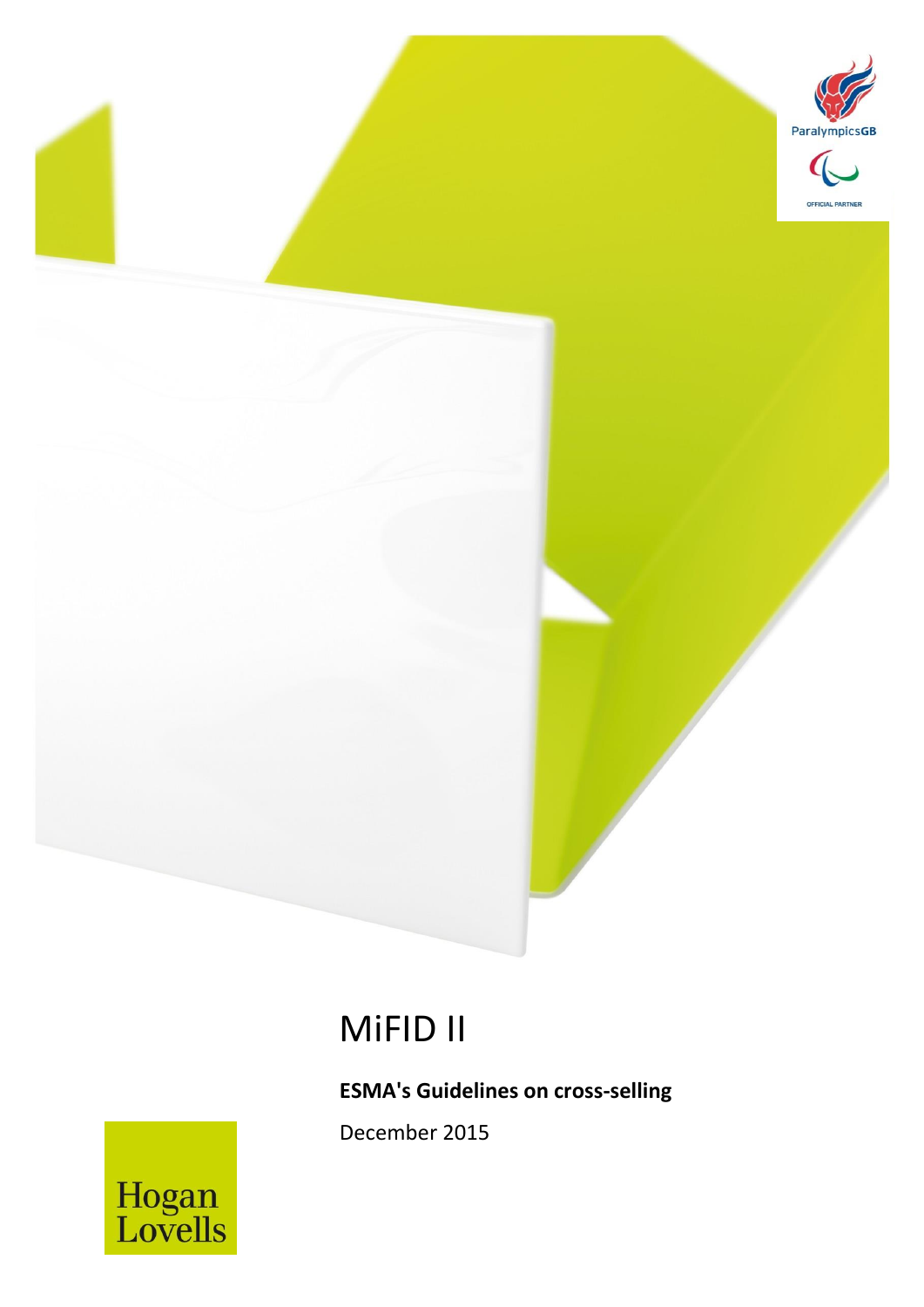## **Key Points**

- The European Securities and Markets Authority ("**ESMA**") issued the final MiFID II guidelines on cross-selling on 22 December 2015. The guidelines apply to the sale of two or more products or services bundled or tied together in a "package".
- The guidelines require firms to:
	- disclose the total price for the package and for each component product;
	- disclose key information on the nonprice features of the package and related risks;
	- inform clients whether each component product can be purchased separately;
	- train sales staff properly and ensure that their pay does not incentivise mis-selling; and
	- ensure that clients can cancel component products within the package, where applicable.
- National competent authorities ("**NCAs**"), including the FCA, must make every effort to comply with the guidelines. Once the guidelines have been translated into the other EU languages, NCAs will have two months to confirm whether they comply or intend to comply.

# **Background**

-

On 22 December 2015, the European Securities and Markets Authority ("**ESMA**") issued its final report (the "**Final Report**") on guidelines on cross-selling practices (the "**Guidelines**") for the purposes of the revised Markets in Financial Instruments Directive ("**MiFID II"**). 1

The MiFID II Directive requires ESMA, in cooperation with the European Banking

Authority ("**EBA**") and the European Insurance and Occupational Pensions Authority ("**EIOPA**") (together, the European Supervisory Authorities ("**ESAs**")), to develop guidelines on the assessment and supervision of cross-selling practices.<sup>2</sup>

The Joint Committee of the ESAs published a consultation paper containing draft guidelines on 22 December 2014.<sup>3</sup> However, following concerns over the legal basis of the guidelines in relation to banking and insurance, the final report contains cross-selling guidelines issued by ESMA for the purposes of MiFID II only.<sup>4</sup>

#### **Aims**

According to the Final Report, the Guidelines are intended to:

- improve the content of disclosure on price, costs and other non-price features when different products are cross-sold with one another;
- require that all relevant information is communicated in a timely and prominent manner;
- improve client understanding of whether the purchase of the individual products is possible;
- address training and remuneration aspects; and
- clarify the application of any post-sale cancellation rights attached to the purchase of one of the products.<sup>5</sup>

#### **Scope**

1

The Guidelines apply to cross-selling practices as defined in the MiFID II Directive, that is, the offering of an investment service together with another service or product as part of a package or as a condition for the same agreement or package.<sup>6</sup>

<sup>1</sup> ESMA, *Final Report: Guidelines on Cross-Selling Practices* (22 December 2015) (ESMA/2015/1861), which is available at [https://www.esma.europa.eu/press-news/esma](https://www.esma.europa.eu/press-news/esma-news/esma-publishes-mifid-ii-guidelines-cross-selling-practices)[news/esma-publishes-mifid-ii-guidelines-cross-selling](https://www.esma.europa.eu/press-news/esma-news/esma-publishes-mifid-ii-guidelines-cross-selling-practices)[practices.](https://www.esma.europa.eu/press-news/esma-news/esma-publishes-mifid-ii-guidelines-cross-selling-practices) The Guidelines are contained in Annex 5 of the Final Report.

<sup>&</sup>lt;sup>2</sup> Article 24(11), MiFID II Directive.

<sup>3</sup> Joint Committee of the European Supervisory Authorities, *Joint Committee Consultation Paper on Guidelines for Cross-Selling Practices* (22 December 2014) (JC/CP/2014/05), available at [https://www.eba.europa.eu/documents/10180/936747](https://www.eba.europa.eu/documents/10180/936747/JC+CP+2014+05+(Consultation+Paper+on+Cross+Selling).pdf) [/JC+CP+2014+05+\(Consultation+Paper+on+Cross+Se](https://www.eba.europa.eu/documents/10180/936747/JC+CP+2014+05+(Consultation+Paper+on+Cross+Selling).pdf) [lling\).pdf.](https://www.eba.europa.eu/documents/10180/936747/JC+CP+2014+05+(Consultation+Paper+on+Cross+Selling).pdf)

<sup>4</sup> Final Report, p. 3.<br>5 Final Report p. 4.

 $\frac{5}{6}$  Final Report, p. 4.

Article  $4(1)(42)$ , MiFID II Directive.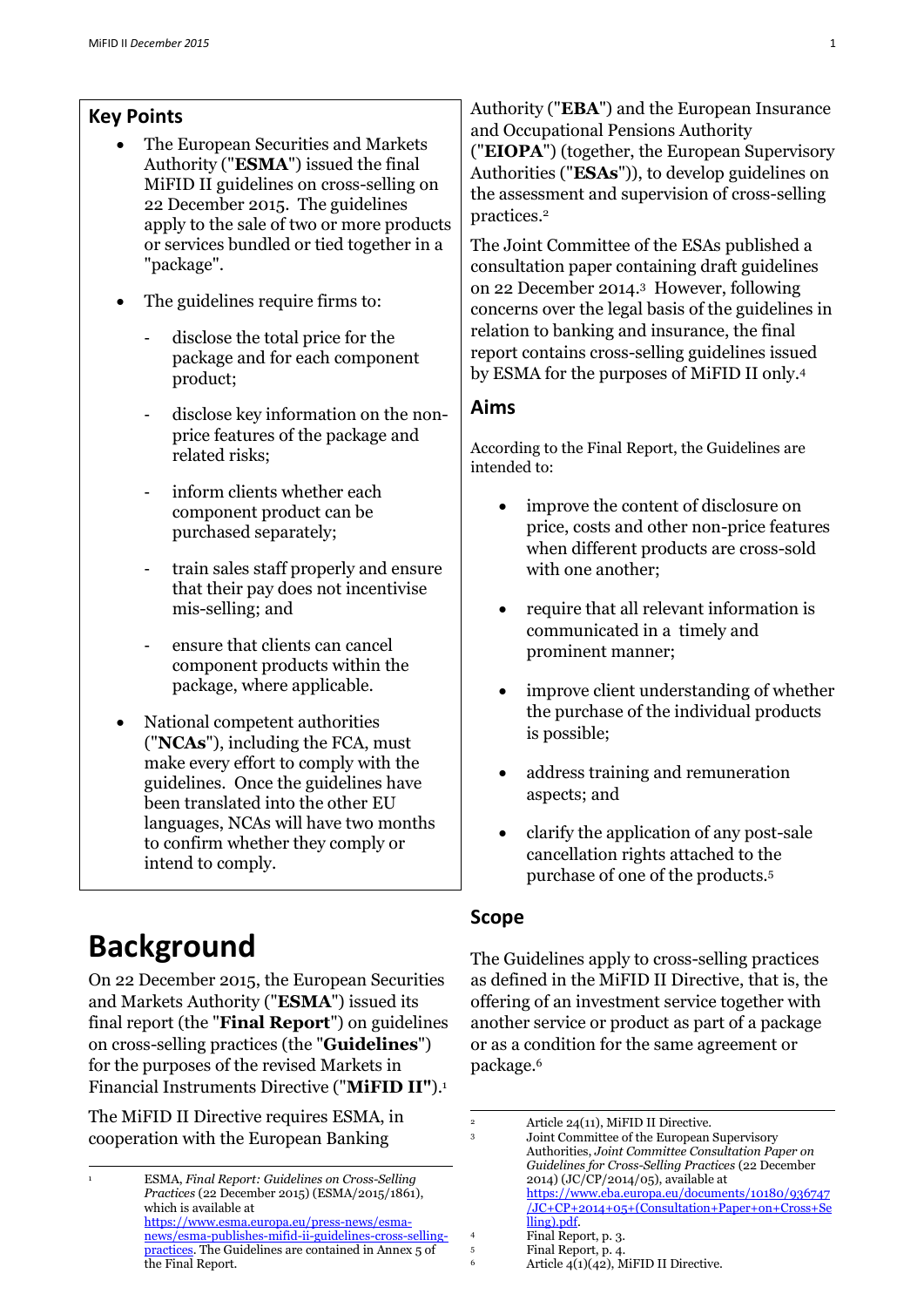The Guidelines will apply to the marketing and sale of products to retail and professional clients. ESMA has confirmed that references in the Guidelines to "clients" should be understood as referring to both retail and professional clients.<sup>7</sup>

The Guidelines distinguish between "bundled" packages and "tied" package. Bundled packages involve products or services that are available separately and where a client may choose to purchase each component product separately. Tied packages on the other hand contain at least one product or service that is not available separately to the client.

The Guidelines are not intended to override any other conduct of business standards that may apply to the services or product. They apply to tied and bundled packages, except to the extent any legislation prohibits them from applying to the relevant services or product.

The Guidelines are addressed to national competent authorities ("**NCAs**") with responsibility for supervising firms that are subject to MiFID II, the Undertakings for Collective Investments in Transferable Securities ("**UCITS**") Directive or the Alternative Investment Fund Managers Directive ("**AIFMD**"). NCAs are required to notify ESMA whether they comply or intend to comply with the Guidelines within two months of the date of publication of the translated versions of the Guidelines.<sup>8</sup>

## **Application**

The Guidelines apply irrespective of the sales channel used, meaning that companies using social media or other online methods to promote and sell their products and services need to be just as aware of the rules as those using more traditional methods, such as telephone sales or over-the-counter transactions in a branch.

The Guidelines only apply to cross-selling within the meaning of MIFID II. Consequently, they apply only to the following firms:

- investment firms;
- credit institutions when providing investment services;
- UCITS management companies when providing investment services; and
- external AIFMs when providing investment services.<sup>9</sup>

# **The Guidelines**

The Guidelines contain 10 high-level guidelines illustrated by practical examples. The Guidelines are intended to indicate to national competent authorities ("**NCAs**") how to ensure firms' compliance with general conduct of business standards expected of firms in the context of cross-selling practices.

## **Disclosure of price information**

The first four guidelines relate to the disclosure of pricing information by firms to their clients.

**Guideline 1** states that clients should be provided with information on the price of the package and of its component products.

The Guideline states that the information should comprise a clear breakdown and aggregation of "all relevant known costs". This includes administration fees, transaction costs and exit or pre-payment penalty charges.

*Example of Guideline 1*: The Guidelines provide the following example:

• When cross-selling an interest rate swap with a variable rate loan to allow a client to hedge interest rate risk, the firm provides information on all aspects of the swap that materially affect the cost incurred by the client, such as: (a) the client's potential payment liability when interest rates change; and (b) the exit charges from the swap contract.

**Guidelines 2 and 3** state that such price and cost information should:

- be made available in good time before the agreement becomes binding, in order to allow clients to make an informed decision;
- be communicated in a prominent, accurate manner;

-

1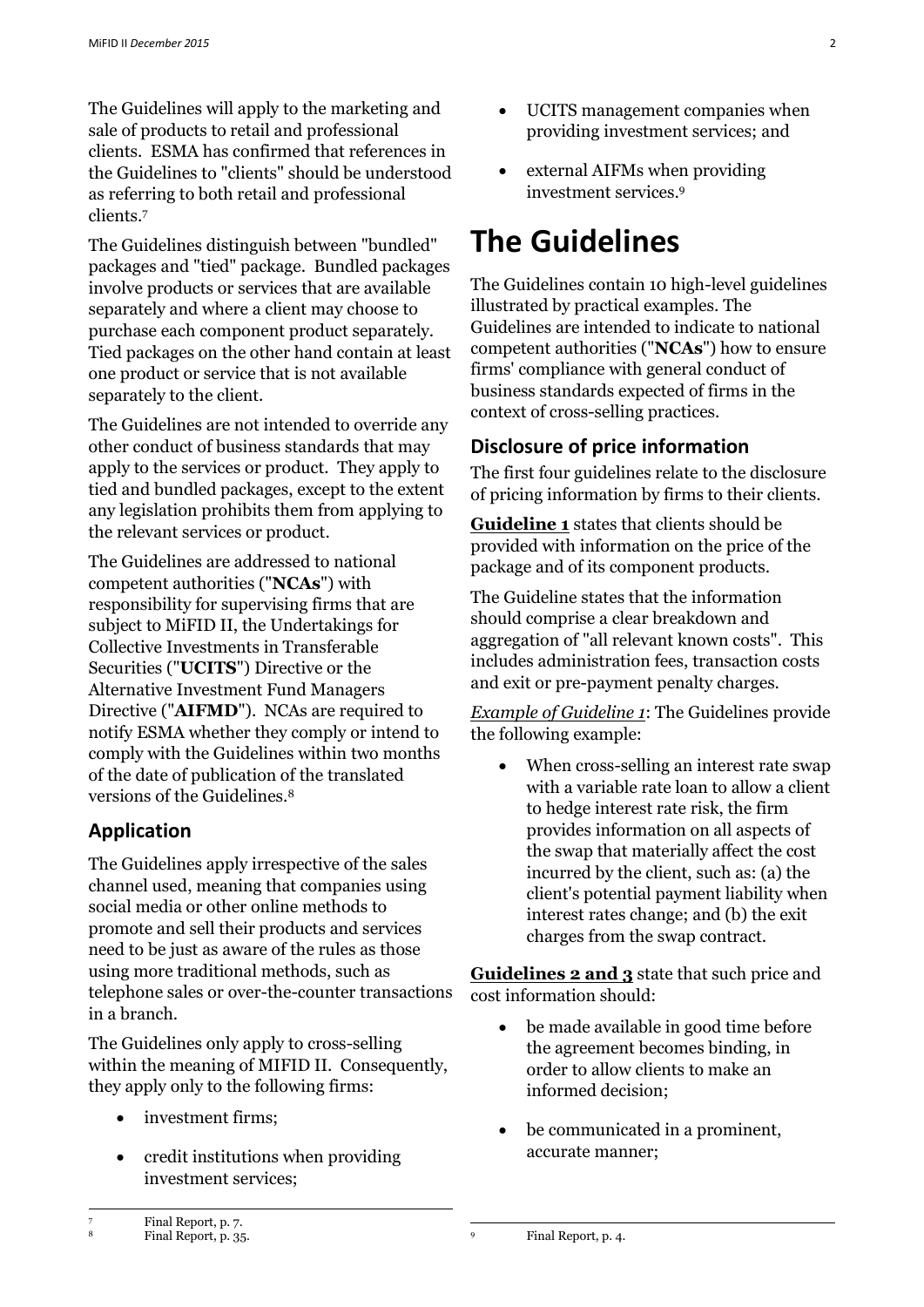- be communicated in simple language, with any technical terminology explained; and
- ensure that equal prominence is given to the price and cost information of component products, so that clients can assess the cost impact of buying these products.

#### *Examples of Guideline 3*: By way of example, the Guideline states:

- In marketing communications, the font used to communicate the relevant price and cost information for each component product should be the same; the price of one product should not be in bolder or bigger type than that of another.
- Where the sale takes place on the internet or through another channel without a salesperson, the price and cost information should appear early on; it cannot be "hidden" further down in the online sales form.

**Guideline 4** states that price and cost information in tied and bundled packages must be presented in a way that:

- is not misleading;
- does not distort or obscure the real cost to the client; and
- does not prevent meaningful comparison with alternative products.

#### **Disclosure of non-price information**

**Guideline 5** requires clients to be provided with key information relating to the non-price features and risks of each of the component products and the package. In particular, firms should disclose how risks are modified as a result of purchasing the tied or bundled package rather than each of the components separately.

*Example of Guideline 5*: The Guideline provides the example of a savings account that offers a preferential rate only when purchased with a structured bond. In this case, the level of risk of purchasing the package is higher than that of buying the savings account alone. The different risk profile of the package compared

with the savings product should be disclosed to the client.

**Guideline 6** states that key non-price factors and the relevant risks should be promoted to clients with the same prominence and weight as information on the price and cost. They should be:

- made clear to clients in simple language, with any technical terminology explained;
- in good time before the client is bound;
- presented to clients in a way that is not misleading; and
- presented in a way that does not distort the impact of these factors for the client.

#### *Examples of Guideline 6*:

- The Guideline provides an example of how a firm should:
	- draw the client's attention to limitations and risks of the package; and
	- guide the client through the information setting out the key benefits, limitations and risks.

In this example, the sales person explains carefully and in due time how the non-price factors materially change according to: (i) whether the component product is purchased; and (ii) which component is selected.

 The Guideline also gives an example of a firm not relying exclusively on a general reference to its terms and conditions in order to disclose non-price information to its clients. Instead, the firm explains the risks (if relevant) and non-price information to the client in plain language.

## **Whether components can be purchased separately**

**Guideline 7** states that clients should be properly informed whether it is possible to purchase the component products separately. Clients should be able to choose a product actively, and make a conscious decision whether to buy the component product or the package.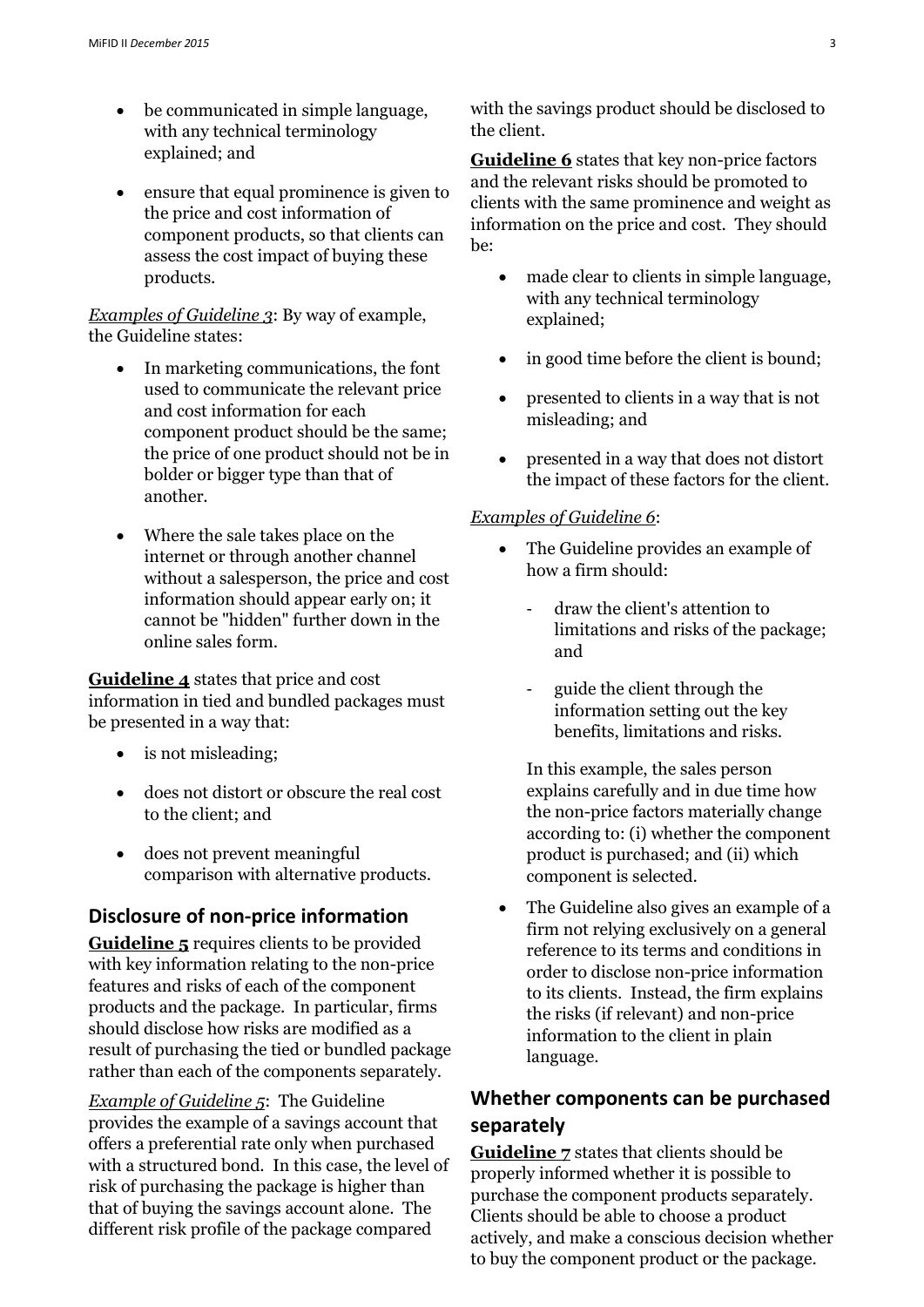In particular, pre-ticked boxes (whether online or in any other sales document) should not be used when cross-selling one product or service with another.

#### *Examples of Guideline 7*:

- The Guideline gives examples of a firm setting out the client's options clearly:
	- the firm makes it clear that the client has the option to purchase the firm's execution-only service with no additional products such as market data and financial analysis; or
	- it is clear whether the client's choice is restricted to particular bundles of component products, or if he or she has a free choice as to which ones they can combine together.
- The purchase option for a bundled package of execution-only service and markets research on the firm's sales internet pages is left blank. The client has to opt in by clicking "yes" in order to buy the add-on product.

## **Need for adequate staff training**

**Guideline 8** states that the staff offering products that are cross-sold should have adequate training. They should be familiar with the risks (where relevant) of the component products and the bundled or tied package and be able to communicate these to the client in plain (non-technical) language.

## **Remuneration of sales staff**

According to **Guideline 9**, firms should ensure that suitable remuneration models and sales incentives are in place, and motivated by senior management, that encourage:

- responsible business conduct;
- fair treatment of clients; and
- the avoidance of conflicts of interest for staff.

#### *Examples of Guideline 9*:

- Remuneration structures should not encourage sales staff to "push" sales and encourage unnecessary or unsuitable sales. For example, if sales staff are incentivised to cross-sell a loan with a brokerage account, this could incentivise potential mis-selling.
- A firm avoids remuneration policies that reduce sales staff's basic salary substantially if a specific sales target in relation to a bundled or tied package is not met.
- A firm does not reduce bonus or incentive payments because a sales target or threshold for the bundled package has not been met.

### **Post-sale cancellation rights**

According to **Guideline 10**, firms should ensure that where "cooling-off" periods or postsale cancellation rights apply to one or more component products, these rights should continue to apply to those components within the package.

Firms should ensure that clients are subsequently allowed to split the products grouped in a cross-selling offer without disproportionate penalties unless there are justified reasons why this is not possible.

#### **Detrimental cross-selling practices**

The Final Report provides examples of detrimental cross-selling practices in Annex 6. The examples include:

- offering two products together where the price of the package is higher than the total price of the components if they had been offered separately;
- inducing a client to buy a product by promoting the fact that the overall cost is lower than buying each component separately, even though in reality the costs over time will be a higher amount;
- not returning the proportion of fees relating to a pre-paid insurance premium where the insurance product is no longer in force following termination of an investment service;
- imposing disproportionate early termination charges for an ancillary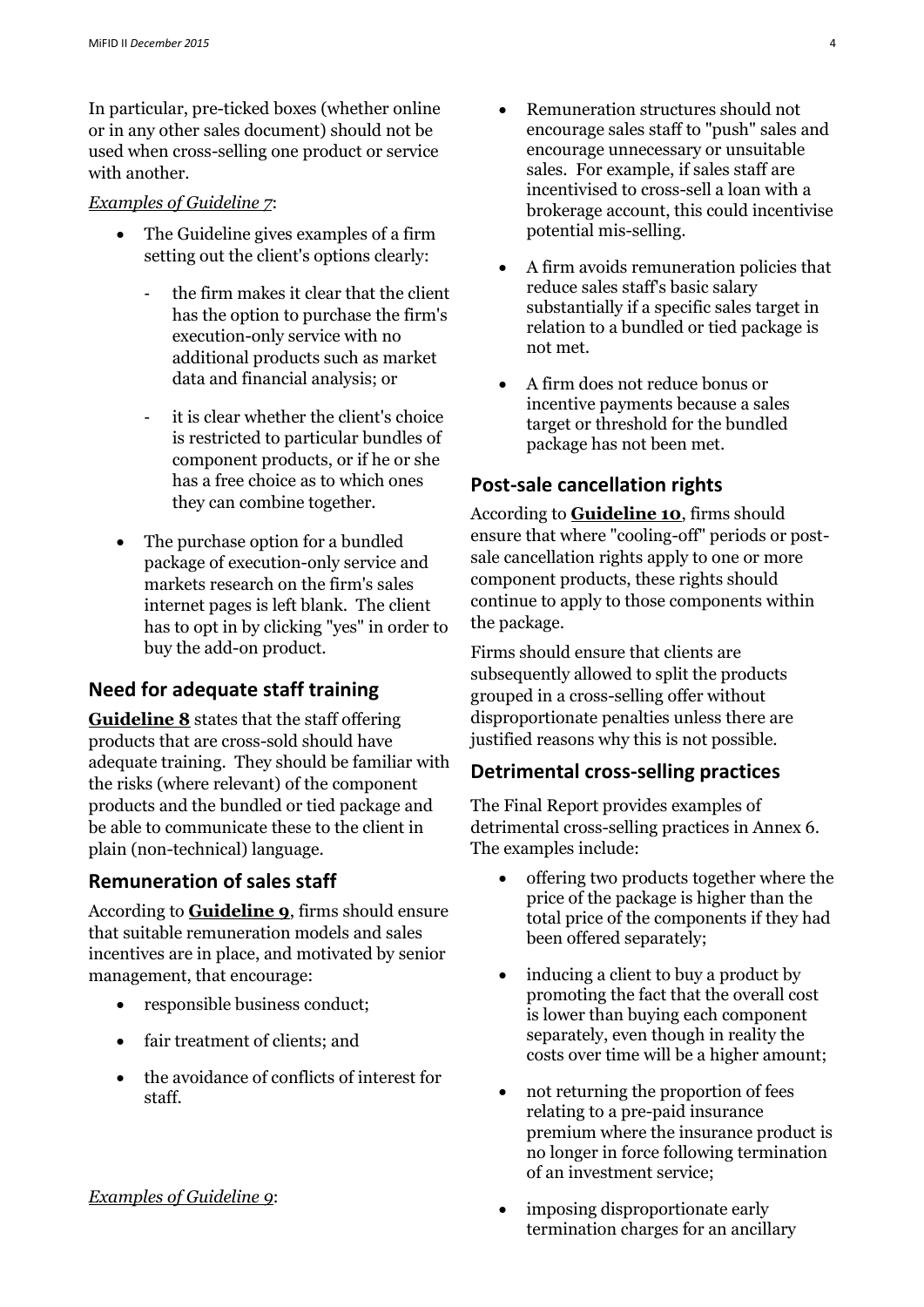insurance product if a customer wants to move to an alternative provider, or threatening the termination of the contract with respect to another product included in the package; or

• offering a product bundled with another product that has not been requested by the client when the firm is aware, or should be awar,e that the product unnecessarily duplicates another product that the client already has and cannot benefit from (including because the client is not eligible).

## **Commentary**

Recent initiatives by the FCA contain similar provisions to the Guidelines, which may provide the basis for implementing the Guidelines in the UK. The FCA recently provided new rules regulating the sales of "add-on" general insurance products. In particular, the rules, which will take effect from April 2016, will ban opt-out selling, i.e. putting the obligation on the client to choose to opt out of buying a product. 10 This is similar to the concept of banning a "preticked box" in Guideline 7, which is intended to expand comparable requirements to the crossselling of investment services and products generally.

Likewise, the FSA previously warned firms in its guidance on the risk of financial incentives encouraging staff to engage in mis-selling. 11 This existing guidance is similar to Guideline 9, in that it requires firms to consider the need to manage financial incentive schemes, and how such schemes may impact on the marketing and sale of their services and products.

## **Next steps**

The Guidelines, which are contained in Annex 5 of the Final Report, are due to be published on ESMA's website

[\(https://www.esma.europa.eu/\)](https://www.esma.europa.eu/).

<sup>10</sup> FCA, *General Insurance Add-Ons Market Study: Remedies: banning opt-out selling across financial services and supporting informed decision-making for add-on buyers* (September 2015) (PS15/22), available a[t https://www.fca.org.uk/news/ps15-22-general](https://www.fca.org.uk/news/ps15-22-general-insurance-add-ons-market-study-remedies)[insurance-add-ons-market-study-remedies.](https://www.fca.org.uk/news/ps15-22-general-insurance-add-ons-market-study-remedies) 

National competent authorities ("**NCAs**"), including the FCA, must make every effort to comply with the guidelines. Once the guidelines have been translated into the other EU languages, NCAs will have two months to confirm whether they comply or intend to comply.

At present, the Guidelines are intended to apply from 3 January 2017. This is in line with the text of the MiFID II Directive which currently states that it will take effect from 3 January 2017. However, due to legislative delays, it is expected that the implementation of MiFID II will be delayed until January 2018. The impact of this expected delay on the Guidelines has not yet been confirmed, but it seems likely that the implementation of the Guidelines will be delayed accordingly.

<sup>-</sup>

<sup>11</sup> FSA, *Final guidance: Risks to customers from financial incentives* (January 2013) (FG13/1), available at: [http://www.fca.org.uk/your-fca/documents/finalised](http://www.fca.org.uk/your-fca/documents/finalised-guidance/fsa-fg131)[guidance/fsa-fg131.](http://www.fca.org.uk/your-fca/documents/finalised-guidance/fsa-fg131)